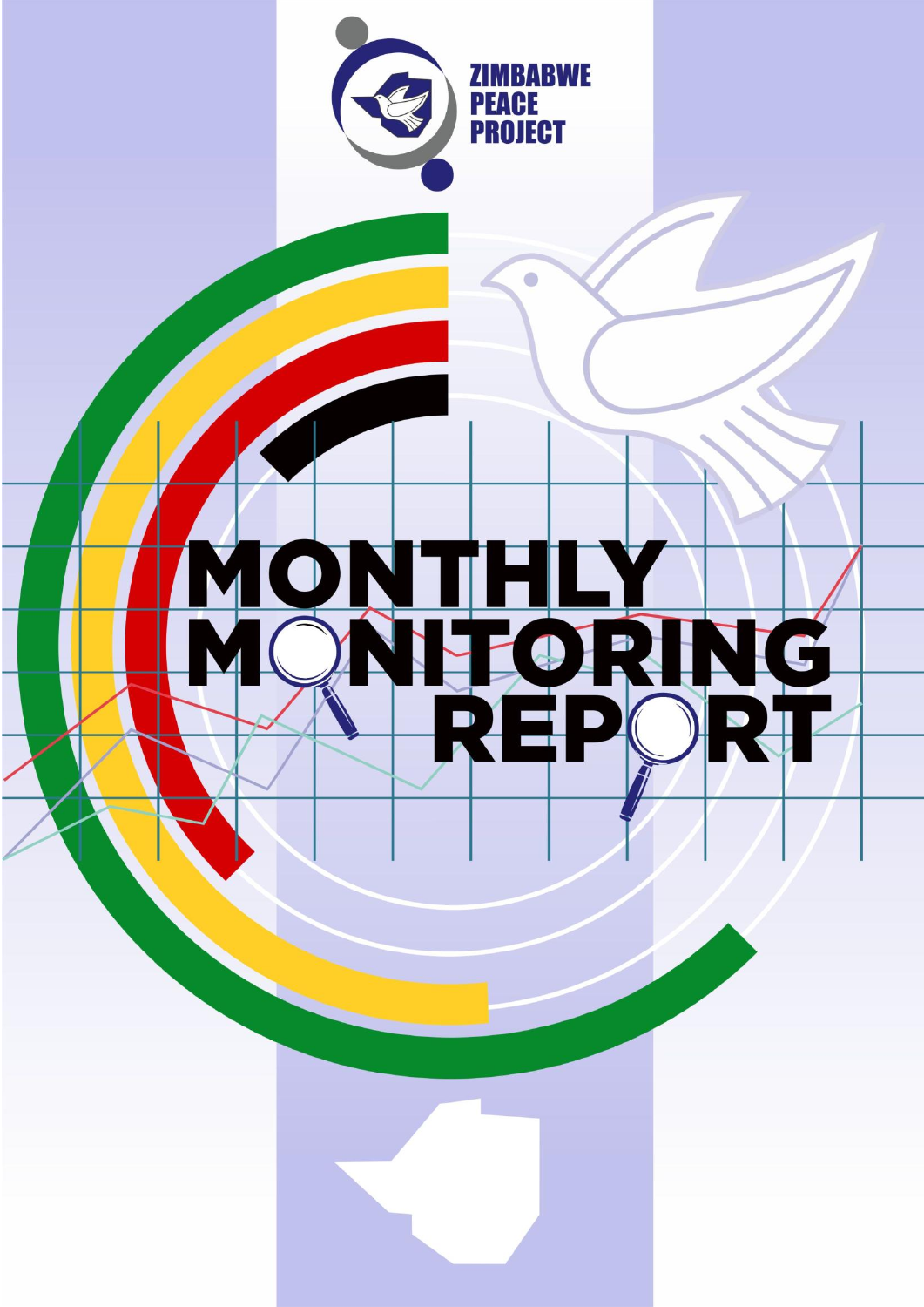APRIL2018 **N RIGHTS VIOLATIONS** 



ZanuPF Primary Elections: A sign of worse things ahead?

## Introduction

Two major events helped to shape the political climate and human rights situation in the country in April. These were the Independence Day celebrations and the ZanuPF primary elections at the end of the month. The Independence Day celebrations resulted in a marked rise in incidents of coercion as ZanuPF officials in different parts of the country forced members of the public to make donations

# **ABOUT ZPP**

*The organisation was founded in 2000 by church-based and human rights organisations. The current members of ZPP are Evangelical Fellowship of Zimbabwe (EFZ), Zimbabwe Council of Churches (ZCC), Catholic Commission for Justice and Peace in Zimbabwe (CCJPZ), Counselling Services Unit (CSU), Zimbabwe Human Rights Association (ZimRights), Civic Education Network Trust (CIVNET), Zimbabwe Lawyers for Human Rights (ZLHR) and Women's Coalition of Zimbabwe (WCoZ).* 

*ZPP was established with the objective of monitoring, documenting and building peace and promoting the peaceful resolution of disputes and conflicts. The Zimbabwe Peace Project seeks to foster dialogue and political tolerance through non-partisan peace monitoring activities, mainly through monitors who document the violations of rights in the provinces. The monitors, who at full complement stand at 420, constitute the core pool of volunteers, supported by four Regional Coordinators. The Regional Coordinators relate with the national office headed by the National Director and programme officers in various units.* 

for the celebrations. The ruling party's primary elections on the other hand accounted for a noticeable rise in cases of intraparty squabbling and occasional violence as aspiring candidates competed for nomination. The primaries also accounted for the rise in cases of intimidation and harassment as members of the public were forced to attend ruling party meetings, were forced to go and vote, or as candidates were imposed on them. There was needless loss of life and a compromise of people's rights to health after government failed to deal with the nurses' strike in a constructive manner. Vice President Constantino Chiwenga unexpectedly fired all the nurses on industrial action and this worsened the plight of patients in health facilities. The reason for firing the striking nurses was that there was a political agenda to the whole industrial action. It must have been seen as deepening the factions within Zanu PF and the need to silenceG40 elements linked to the former first family. The former president is the patron of the Zimbabwe Nurses Association. This thinking emanates from the marked difference between the doctors and the nurses' strike all protesting for better working conditions and equipment and other sundries to make their quest to deliver better health a reality.



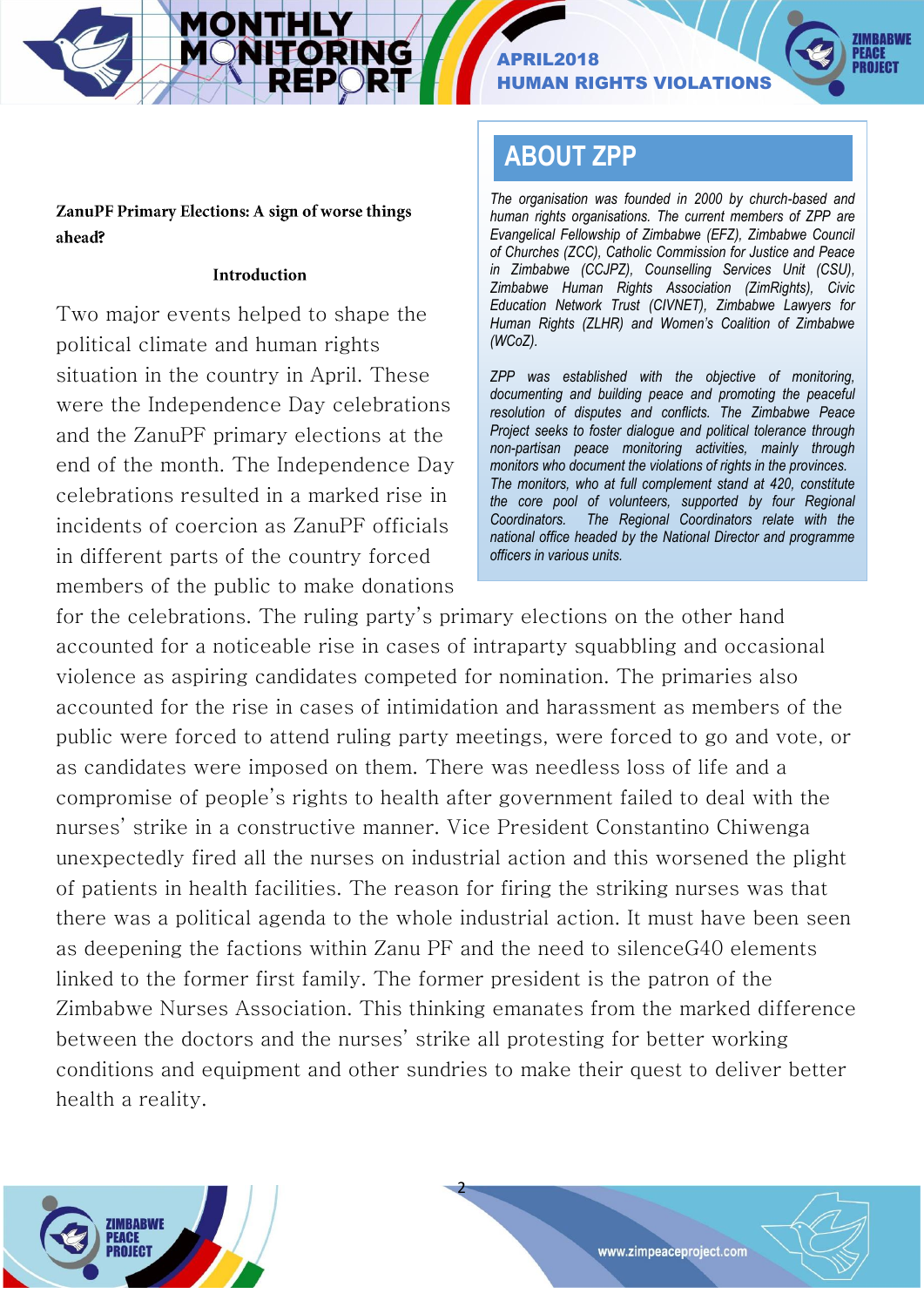

### Observations from the evidence gathered

One hundred and two cases were recorded across the country in April, remaining the same from the previous month (101). Twenty three of the cases related to general intimidation and harassment as members of the public were being forced to attend party meeting, mainly ZanuPF meeting; being threatened not to support the opposition or to attend opposition rallies; or being intimidated into supporting ZanuPF.

Eighteen other cases of intimidation and harassment, associated with the Biometric Voter Registration (BVR) process, were also recorded. In these cases, members of the public were being forced to provide their voter registration particulars to ZanuPF officials. Beyond intimidation the motive remains unclear, and suspicious. A leaked audio between an officer of the police and a ZanuPF official in Buhera, Manicaland where the police officer was stating the illegality of demanding voter registration information demonstrated how some elements in ZanuPF still lived in the past. The ZanuPF official was livid on realising that the police officer did not wish to entertain his standpoint on the demand for voter registration information

Twenty cases of coercion, mainly forced donations for the Independence Day celebrations, and some cases of forced attendances of ZanuPF rallies or forced participation in the party's primary elections, were also recorded. Of concern in the primaries among many incidents was the firing of gunshots by a sitting MP Dexter Nduna in a bid to break a fight between his supporters and those of another contestant at a polling station in Chegutu West and another sitting MP accused of possession of filled in ballot papers in Buhera. $^{\rm l}$  Twenty cases of intraparty squabbling and occasional violence, mainly within ZanuPF, were also recorded and, as indicated earlier, could be traced directly to the ruling party's primary elections. By comparison, only 5 cases of interparty violence, mainly pitting ZanuPF and the MDC-T, were recorded.

Five cases of assault, four of which involved the police or the army, were also recorded in what appears to be growing indiscipline and unruly conduct in the security sector. Two incidents of hate speech were recorded and one case of

3



 $\overline{a}$ 



<sup>&</sup>lt;sup>1</sup>ZPP is compiling a report on the incidents around the Zanu PF primaries and the cases could change the number of cases noted in this report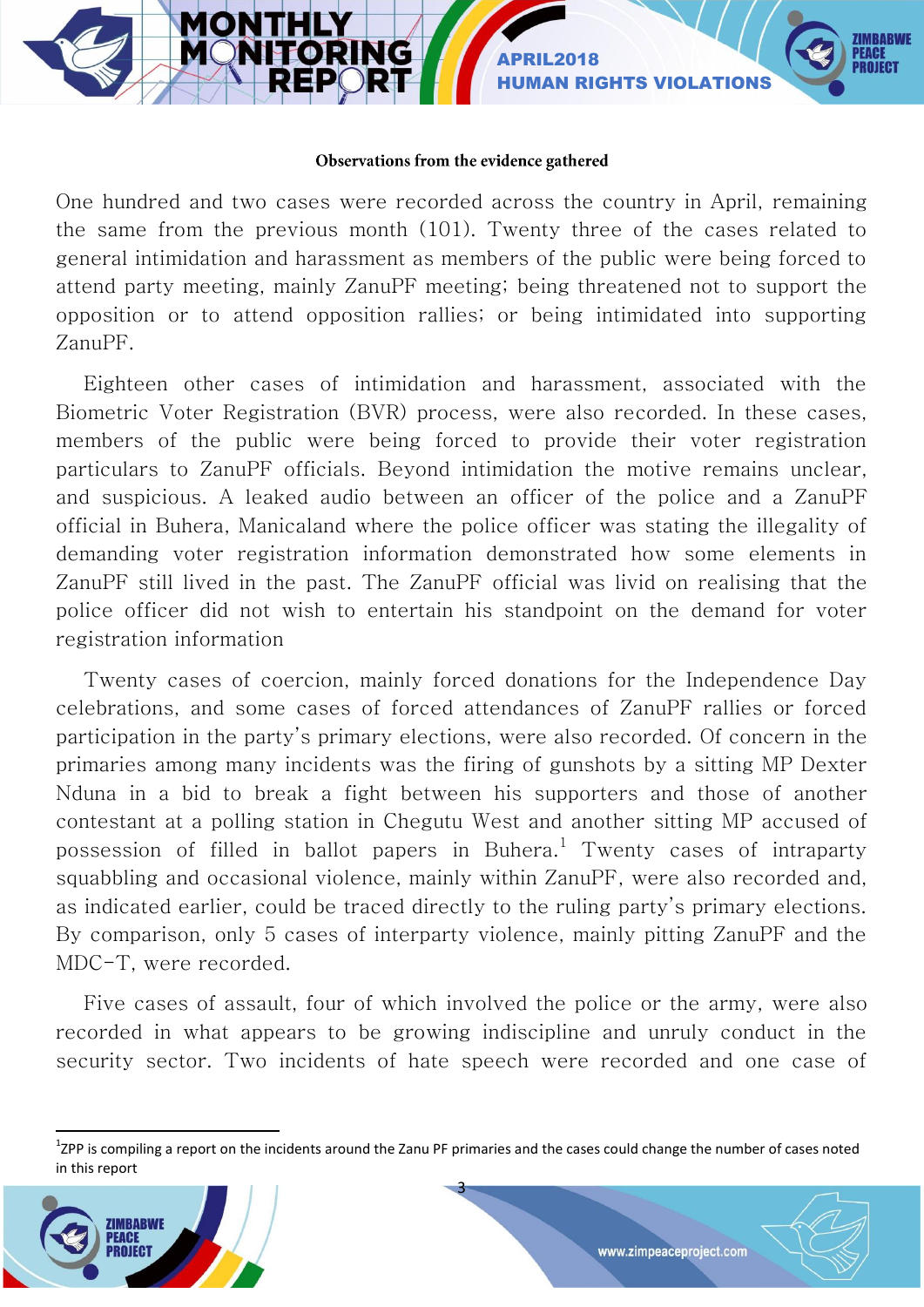

murder. The murder case was however entirely of a criminal nature and related to the shooting of a suspected robber.

See diagram below:

|                               | <b>Byo</b> | Hre    | Manica. | Mash   | Mash   | Mash   | Masv.  | Mat    | Mat    | Midl.  |                |
|-------------------------------|------------|--------|---------|--------|--------|--------|--------|--------|--------|--------|----------------|
|                               |            |        |         | Cent.  | East   | West   |        | North  | South  |        |                |
| Assault                       | $\ast$     | $\ast$ |         | $***$  |        |        | $\ast$ |        |        |        | 5              |
| Coercion                      |            |        | ****    | ****   | *****  | ***    | $***$  |        |        | $\ast$ | 20             |
| Discrimination                |            |        |         |        | $\ast$ | $\ast$ | $*$    |        |        | $\ast$ | $\overline{4}$ |
| Electoral<br>malpractice      |            |        |         |        |        |        |        |        |        | $\ast$ | $\mathbf{1}$   |
| Hate Speech                   |            |        | $\ast$  | $\ast$ |        |        |        |        |        |        | $\overline{2}$ |
| Inter-Party<br>squabble/viol. |            |        |         | $\ast$ | $***$  | $\ast$ |        |        |        | $\ast$ | 5              |
| Intra-Party<br>violence       | $\ast$     | *****  | $***$   | $\ast$ |        | ****   | $***$  |        | $\ast$ | ****   | 20             |
| Gen. intimid.                 | $\ast$     | $\ast$ | *****   | *****  | $\ast$ | ***    | $\ast$ | $**$   | $\ast$ | ****   | 23             |
| & harassment                  |            |        |         |        |        |        |        |        |        |        |                |
| cases                         |            |        |         |        |        |        |        |        |        |        |                |
| BVR intimid.                  |            |        | ****    | ****   | $***$  | $\ast$ | $\ast$ | $\ast$ |        | $\ast$ | 18             |
| & harassment                  |            |        | *****   |        |        |        |        |        |        |        |                |
| cases                         |            |        |         |        |        |        |        |        |        |        |                |
| Murder                        |            |        |         |        |        | $\ast$ |        |        |        |        | $\mathbf{1}$   |
| Unlawful                      |            |        |         |        | $\ast$ |        |        |        |        |        | $\mathbf{1}$   |
| detention                     |            |        |         |        |        |        |        |        |        |        |                |
|                               | 3          | 6      | 20      | 19     | 12     | 14     | 8      | 3      | 2      | 13     | 102            |
|                               |            |        |         |        |        |        |        |        |        |        |                |

## Breakdown of the cases recorded in April by Province

\*\* A reported case may have a number of human rights violations. 102 cases were recorded, with many of these cases having several human rights violated.

**Perpetrators:** ZanuPF remained the main culprit, accounting for 60.4 % of the violations. Its perpetrating agents included the party's activists, members and leaders at provincial, district and lower levels; sitting and aspiring councillors; and sitting and aspiring members of parliament. Of note was the involvement of the traditional leaders, including chiefs, headmen and village heads, who were implicated in many cases of coercion, intimidation and harassment in favour of the ruling party. State agents, primarily Zimbabwe Republic Police (ZRP) and Zimbabwe National Army (ZNA) officers were also implicated mainly in cases of assault. In two cases, ZNA officers were implicated in public violence to avenge previous beatings of fellow officers in bar fights. In another case, ZNA officers allegedly assaulted a private citizen for failing to stop at a roadblock in time. Yet another case involved the harassment of local fishermen by ZNA officers in Kariba. As

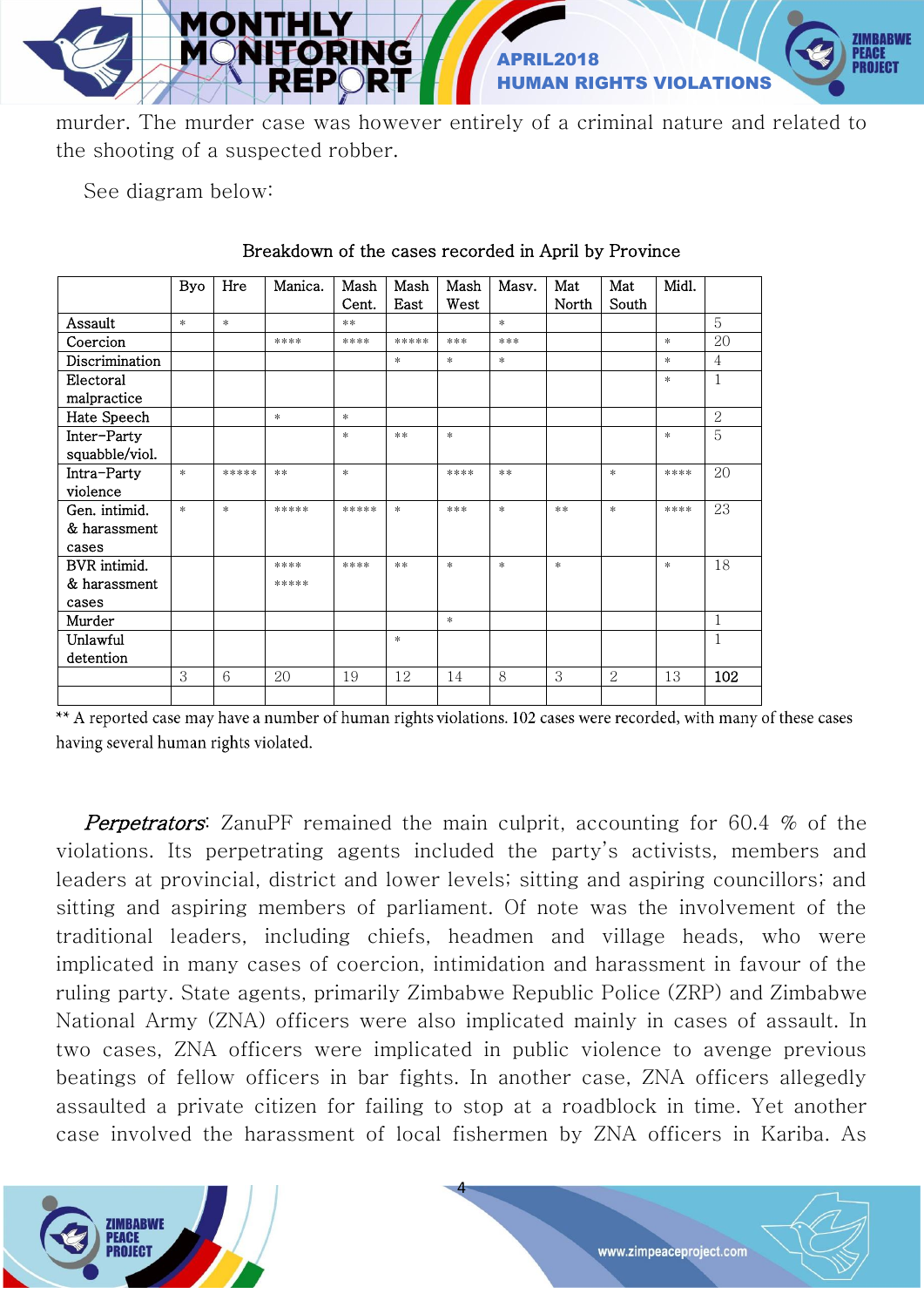

observed earlier, although no less disturbing, these cases appear to be simply a matter of indiscipline within the military.

Cases of abuse by the police on the other hand, although marginal, appeared more partisan and politically motivated. In one of the cases, an MDC-T activist was allegedly assaulted and detained at Bindura police station for sitting on a chair that was reserved for the Mashonaland Central Provincial Affairs Minister during the Independence Day commemorations in the town. In another incident, the police in Goromonzi, it is alleged, unlawfully detained an MDC-T activist on trumped up charges by a ZanuPF councillor. The councillor allegedly broke windows at his house and then framed the MDC-T activist resulting in his arrest. At the same time, the police in Masvingo reportedly failed to contain intraparty violence during ZanuPF primary elections leading the Police Officer Commanding Renco Mine calling the ZanuPF Masvingo provincial chairperson to intervene.

By gender, the perpetrators were predominantly male.

Victims: The victims of the human rights violations recorded largely remained the unsuspecting members of the public who cannot be identified by any political affiliation. Most of the victims, especially the victims of coercion, intimidation and harassment, were rural or farm folk, who have traditionally been the most vulnerable. The victims of intraparty violence on the other hand were predominantly ZanuPF members or supporters involved in the party's primary elections, although several cases of intraparty violence in the MDC over candidature in the upcoming election or along the Chamisa/Khuphe factional divide, were also recorded. The victims of the few cases of interparty violence on the other hands were mainly opposition members, principally the MDC-T, with one case involving Zimbabwe People First (ZimPF) supporters and another National People's Party (NPP) supporters. Only in one instance was a ZanuPF supporter assaulted by MDC-T supporters after provoking them.

By gender, the victims remained predominantly male



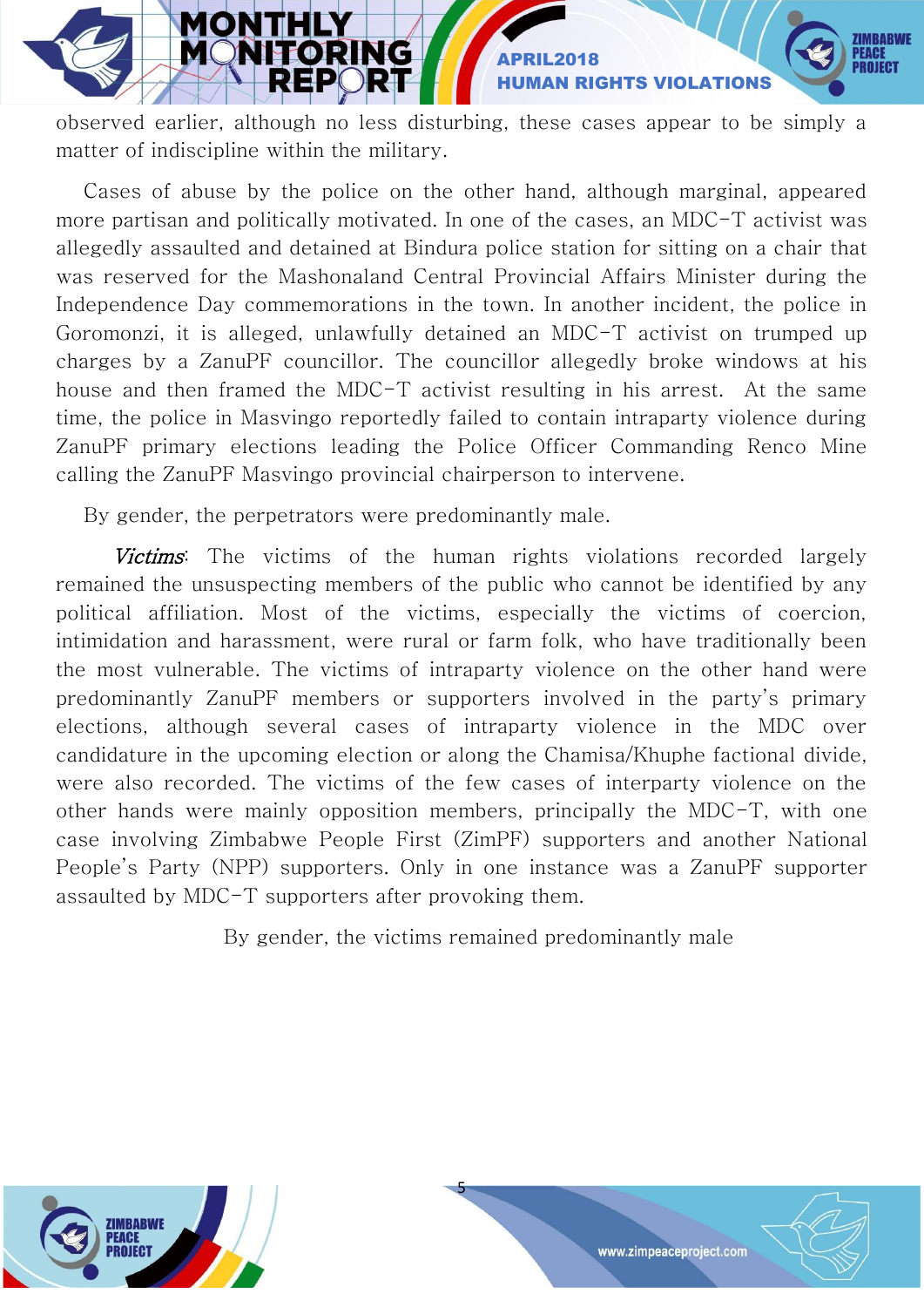

# **Dashboard of Incidents**



### *Victims by Gender*



6





*Perpetrators by Gender* 

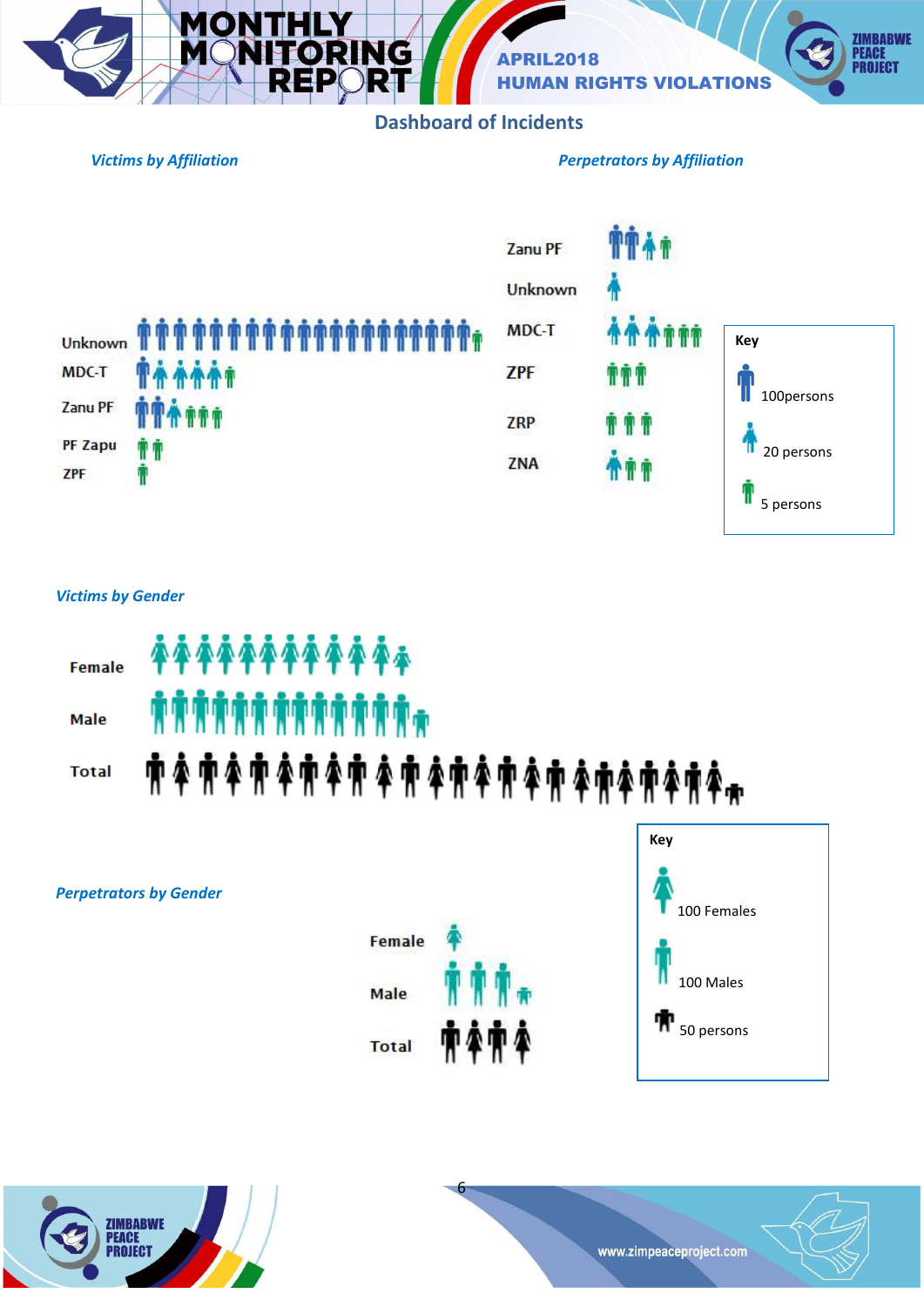



21 intra party violations were recorded for April, the majority within the Zanu PF (15 cases) and 6 recorded for MDC-T



April recorded an increase in harassment and Intimidation to 138 recorded violations, followed by a slight decrease in assault to 23 violations, then theft/looting with 15, and a marked decrease in discrimination to 6. Manicaland had the highest recorded violations for April with 42, followed by Mashonaland Central with 35, and Midlands with 27.



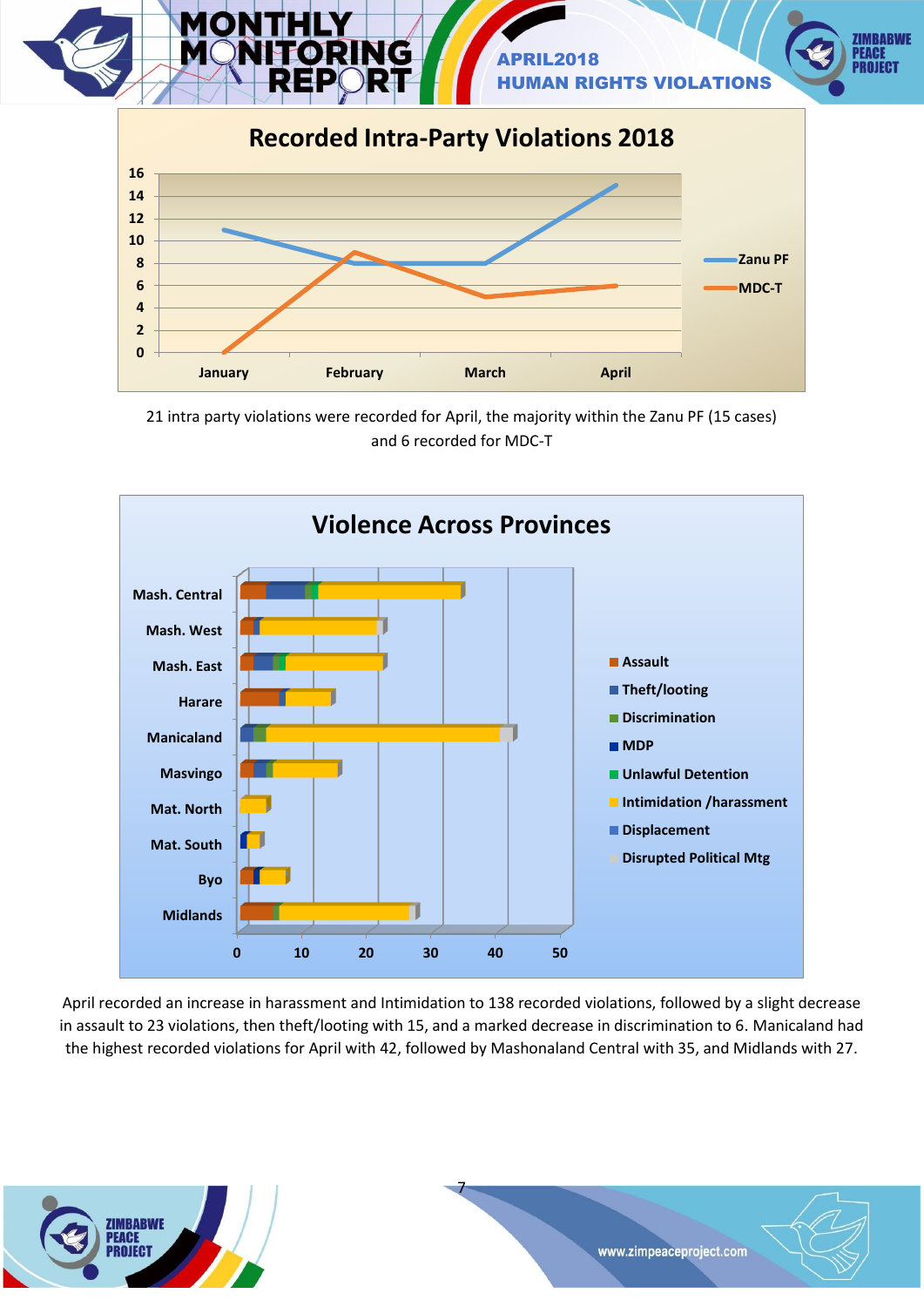



**April 2018 Provincial Violations Map** 

**April 2018 District Violations Map** 





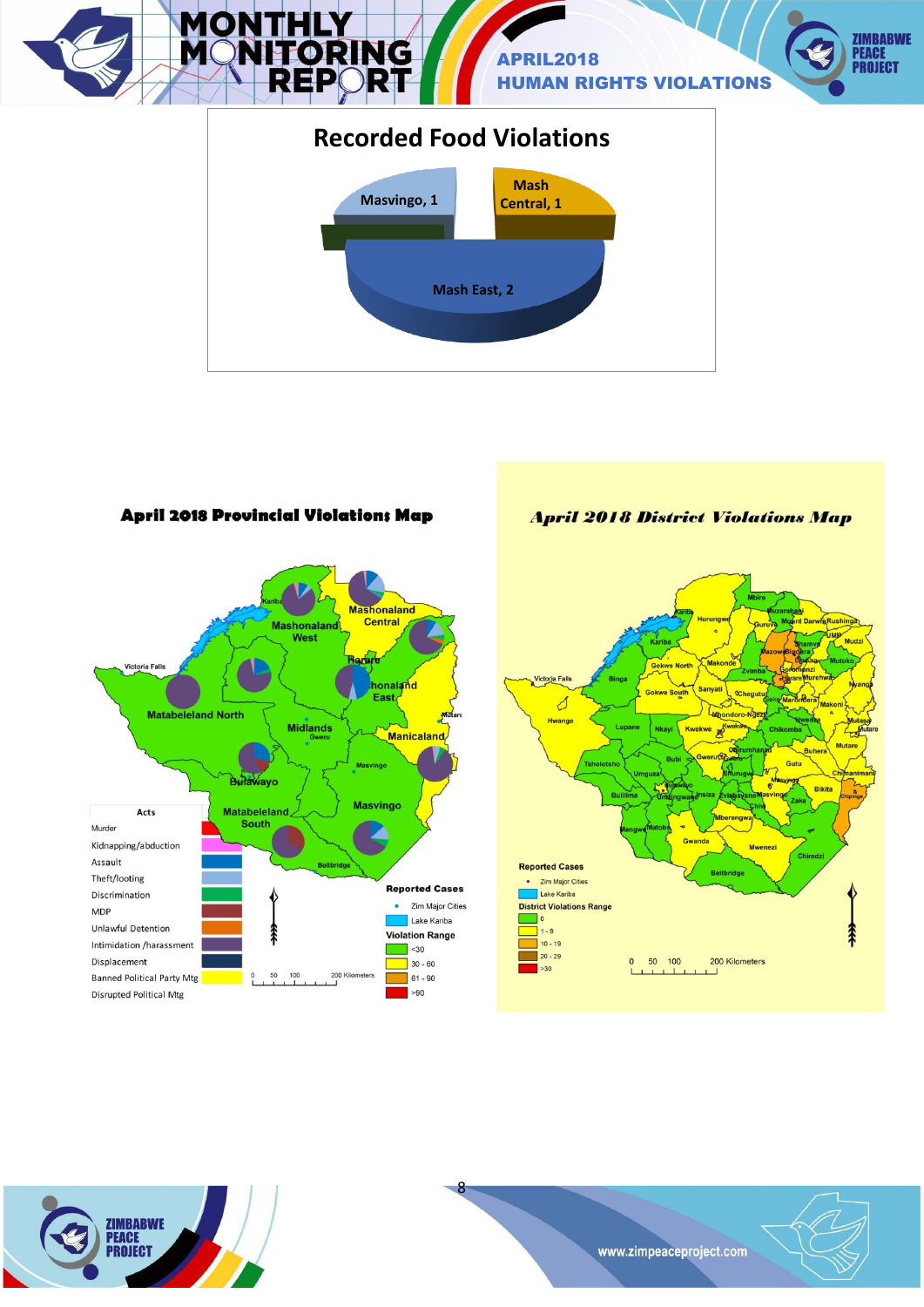**HUMAN RIGHTS** 

## Interpretive analysis

VG.

**APRIL** 

There was a slight increase of violations in the month of April (March recorded 188 violations, whilst April had 191). The human rights violations are directly related to the political events of the day. Just like the high cases of discrimination in the previous months were directly linked to the rainy season when the government rolls out the free agricultural inputs scheme, which was then manipulated by the ruling party, the Independence Day celebrations gave rise to an increase in extortion cases while the ZanuPF primaries gave rise to factional fighting, voter intimidation and harassment. The upcoming general election in July therefore portents more violations, including violence. Already there are several worrying signs, which are noted below.

- The cases of coercion, intimidation and harassment recorded in April, mainly by the ruling party, suggest that there is an institutionalised machinery that includes local party leaders and traditional leaders, which could easily be deployed and will more likely be deployed towards the general election. This machinery will most likely employ the same old tactics of coercion, intimidation and harassment. Perhaps with even greater force as the enemy would now be external (the opposition) and the stakes much higher (the Presidency, Parliamentary and Senatorial seats and council seats).
- The cases of intimidation and harassment associated with the BVR process on the other hand also continue to be a cause for concern and are also likely to persist into the general election. Originally justified as a drive to encourage voter registration, the practice of forcing registered voters to disclose their voter registration details to ruling party officials for recording, has surprisingly continued unabated despite the closing of the voter registration process, with one village head in Gutu reportedly telling villagers to ignore media reports that the practice is illegal and local ZanuPF leaders in Bindura telling victims that the information was required by the party's national office in Harare. This, coupled with the prevalence of the practice and its tacit encouragement by different ruling party officials, suggests that this practice is not random. It appears to be part of a policy by the ruling party for a motive that is not yet clear but is increasingly suspicious. As such, unless expressly, publicly and consistently denounced by senior ruling party officials, the practice is likely to persist into the general election. Perhaps with greater force.

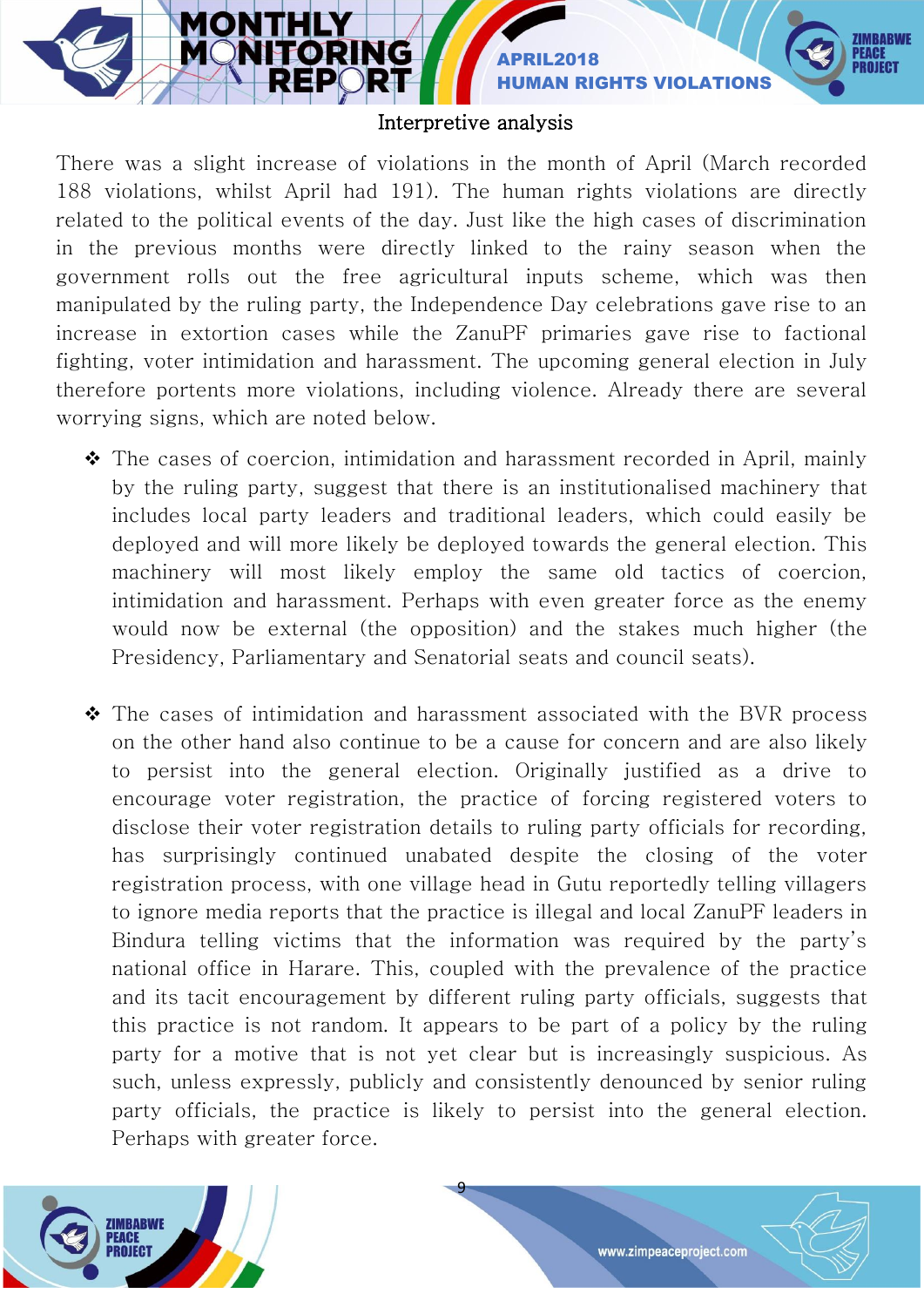Also likely to continue and escalate into the general election are incidents of political violence. Mainly intraparty so far, once the electoral candidates for the upcoming general election are settled, the intraparty violence observed so far will naturally mutate into interparty violence and escalate. Already, there is a palpable streak of violence in both the two dominant political parties, ZanuPF and the MDC-T, and it is just a matter of time before the two parties face off. For now they have been preoccupied with the primaries and have mainly been crossing swords among themselves.

NG

APRIL2018

HUMAN RIGHTS VIOLATIONS

- $\div$  On a promising note however, the incidents violence observed so far are mainly localised and do not seem to emanate from a central source. They do not appear to be coordinated or centrally sponsored and should therefore be easier to contain with the concerted efforts of the national leaders of the respective parties and the law enforcement agents among others.
- $\hat{P}$  The conduct of the police is especially critical, as they could easily exacerbate the situation, even unwittingly. The police force should endeavour to act in a decisive and impartial manner if it is to stay on top of the situation as well as regain public trust. As seen in Masvingo, where one local officer in charge reportedly failed to contain factional fighting during ZanuPF primary elections and ended up seeking the intervention of the ruling party's provincial leader, some members of the force still appear hesitant to come down strong on the ruling party. More engagement with the police will therefore be required, including open dialogue between the police and all the political parties. Electoral training of the police, perhaps with the help of civic organisations, would also be helpful.
- Equally worrying and potentially spelling doom as we go to the general election is the wayward conduct of some elements in the army, who, as observed earlier, are taking the law into their own hands. While their conduct, though no less deplorable, has so far not been politically motivated, it could easily become so if it continues unchecked. More so, given the noticeable involvement of senior military personnel in politics since the ouster of President Robert Mugabe. It is therefore important to closely monitor the conduct of military officers and to report any wayward conduct to army superiors. At the same time, going to the election, there is need to